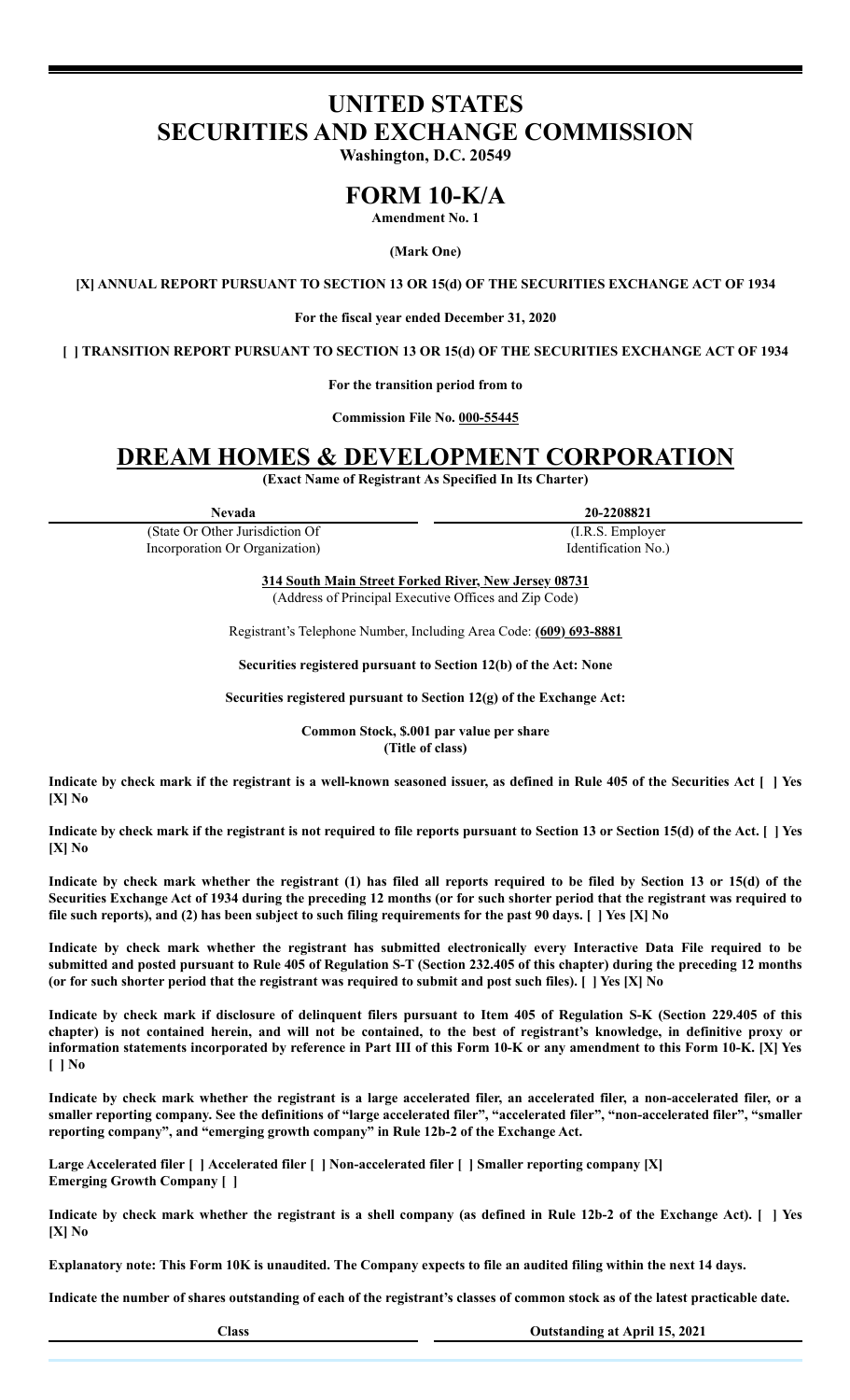# **Common Stock, par value \$0.001 34,684,493**

List hereunder the following documents if incorporated by reference and the Part of the Form 10-K (e.g., Part I, Part II, etc.) into which the document is incorporated: (1) Any annual report to security holders; (2) Any proxy or information statement; and (3) Any prospectus filed pursuant to Rule 424(b) or (c) under the Securities Act of 1933. The listed documents should be clearly described for identification purposes (e.g., annual report to security holders for fiscal year ended December 31, 2018): **None**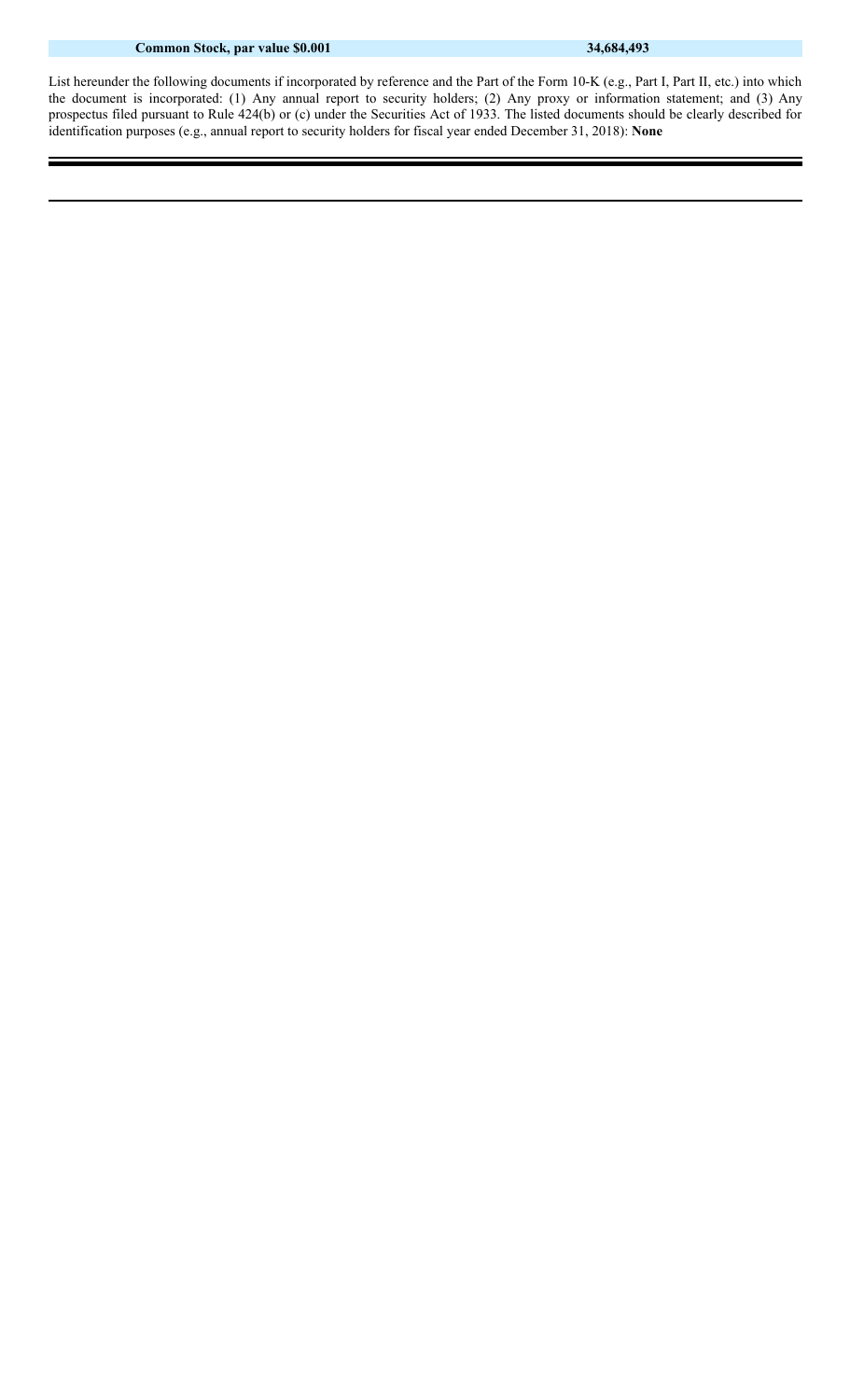### **EXPLANATORY NOTE**

The sole purpose of this Amendment No. 1 to the Annual Report on Form 10-K for the year ended December 31, 2020 of **Dream Homes & Development Corp**. (the "Company") filed with the Securities and Exchange Commission on April 15, 2021 (the "Form 10-K") is to furnish Exhibits 101 to the Form 10-K in accordance with Rule 405 of Regulation S-T.

No other changes have been made to the Form 10-K. This Amendment No. 1 to the Form 10-K speaks as of the original filing date of the Form 10-K, does not reflect events that may have occurred subsequent to the original filing date, and does not modify or update in any way disclosures made in the original Form 10-K.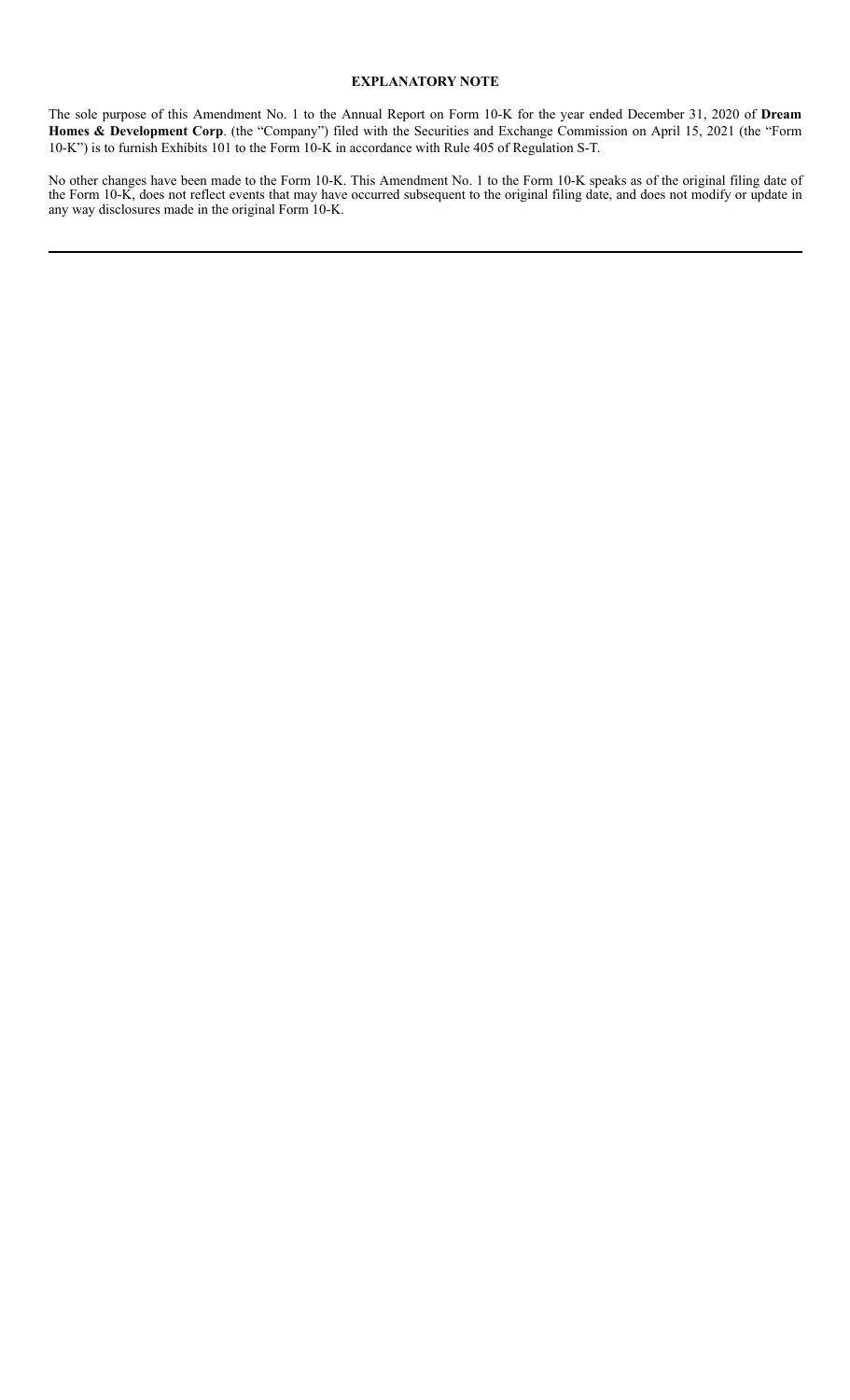# **Item 15. Exhibits**

The following exhibits are filed as part of this annual report.

| Exhibits<br>Number    | Description                                                                                                                                                                                     |
|-----------------------|-------------------------------------------------------------------------------------------------------------------------------------------------------------------------------------------------|
| 3.1(1)                | Certificate of Incorporation of The Virtual Learning Company, Inc.                                                                                                                              |
| 3.2(1)                | By-laws of The Virtual Learning Company, Inc.                                                                                                                                                   |
| 4.1 $(1)$             | <b>Sample Stock Certificate</b>                                                                                                                                                                 |
| 10.1(1)               | <b>Intellectual Property Purchase Agreement</b>                                                                                                                                                 |
| 10.2(1)               | <b>Consulting Agreement with William Kazmierczach</b>                                                                                                                                           |
| $*31.1$               | Certification of Principal Executive Officer and Principal Financial Officer, pursuant to SEC Rules 13a-14(a) and 15d-<br>14(a), adopted pursuant Section 302 of the Sarbanes Oxley Act of 2002 |
| $*32.1$               | Certification of Chief Executive Officer and Principal Financial Officer, pursuant to 18 U.S.C. Section 1350, as adopted<br>pursuant to Section 906 of the Sarbanes-Oxley Act of 2002           |
| $*101$ . INS          | <b>XBRL</b> Instance Document                                                                                                                                                                   |
| $*101$ .SCH           | XBRL Taxonomy Extension Schema Document                                                                                                                                                         |
| $*101.CAL$            | XBRL Taxonomy Extension Calculation Linkbase Document                                                                                                                                           |
| *101.DEF              | XBRL Taxonomy Extension Definition Linkbase Document                                                                                                                                            |
| $*101.LAB$            | XBRL Taxonomy Extension Label Linkbase Document                                                                                                                                                 |
| *101.PRE              | XBRL Taxonomy Extension Presentation Linkbase Document                                                                                                                                          |
| (1) Previously filed. |                                                                                                                                                                                                 |
| $(*)$ Filed herewith. |                                                                                                                                                                                                 |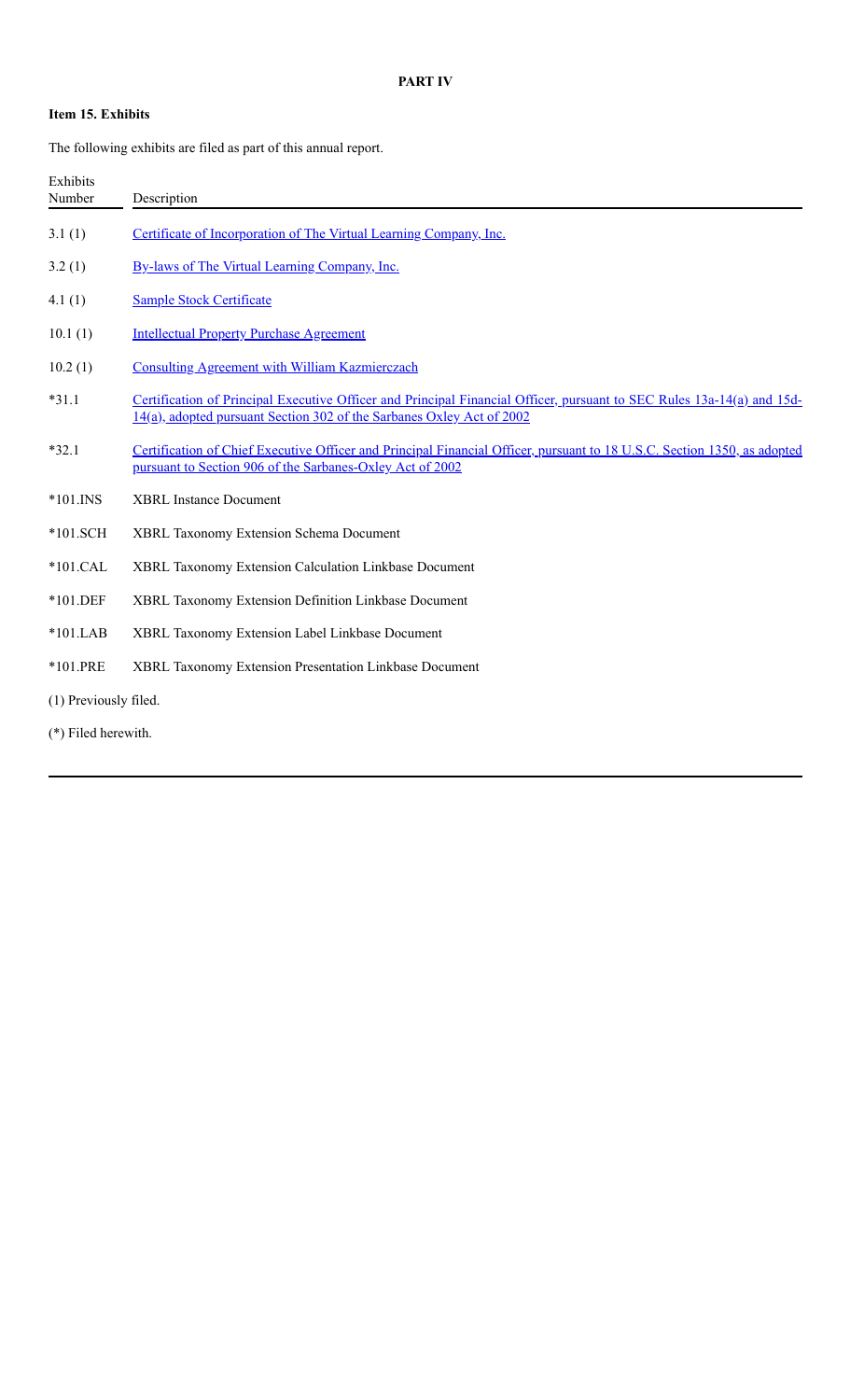## **SIGNATURES**

In accordance with the requirements of the Exchange Act, the registrant caused this report to be signed on its behalf by the undersigned, thereunto duly authorized.

## **Dream Homes & Development Corporation**

Dated: April 19, 2021 By:/s/ *Vincent Simonelli* 

Vincent Simonelli, President, Principal Executive and Financial and Accounting Officer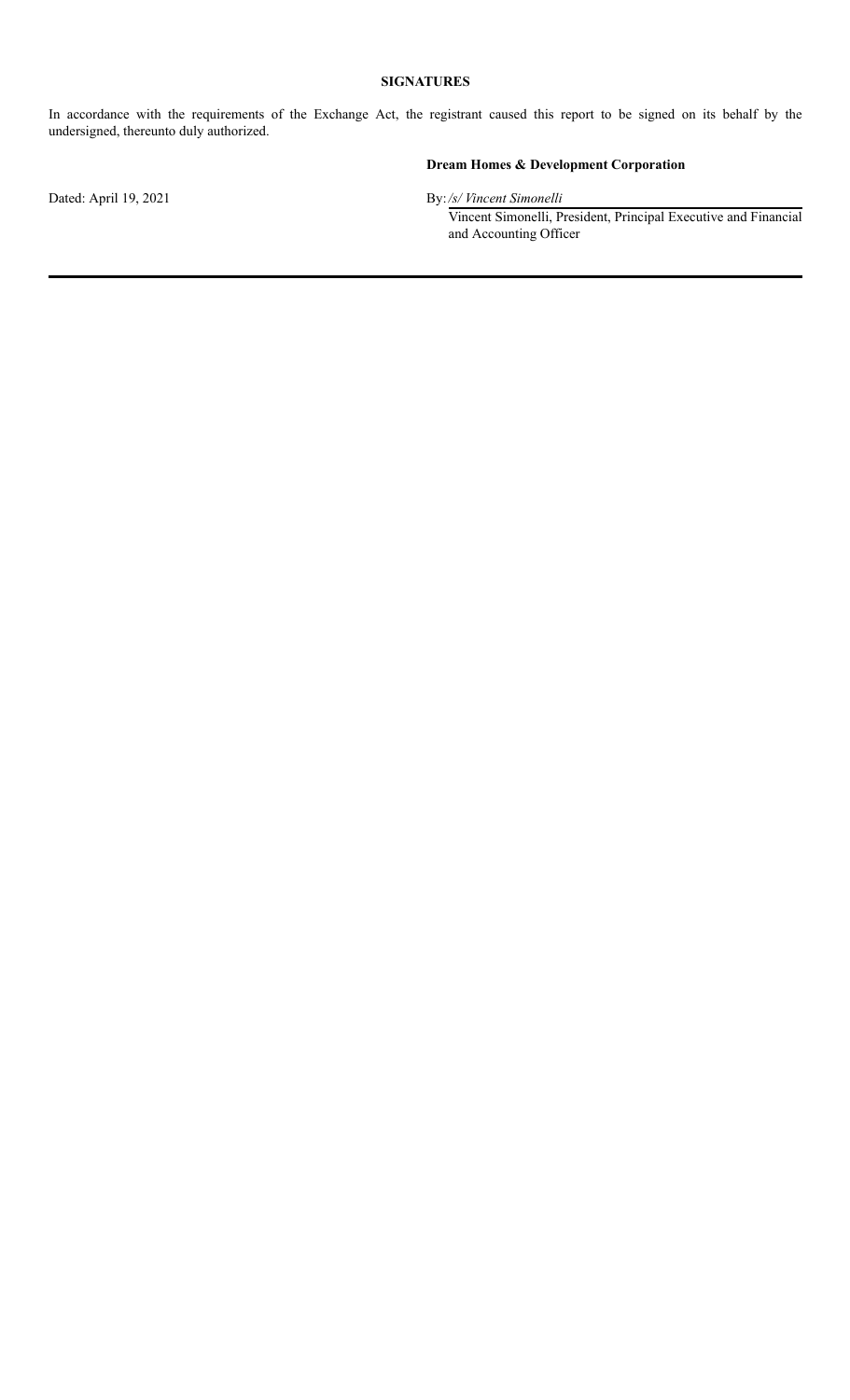### **CERTIFICATIONS**

I, Vincent C. Simonelli, certify that:

1. I have reviewed this annual report of Dream Homes & Development Corporation.;

2. Based on my knowledge, this report does not contain any untrue statement of a material fact or omit to state a material fact necessary to make the statements made, in light of the circumstances under which such statements were made, not misleading with respect to the period covered by this report;

3. Based on my knowledge, the financial statements, and other financial information included in this report, fairly present in all material respects the financial condition, results of operations and cash flows of the issuer as of, and for, the periods presented in this report;

4. The issuer's other certifying officer(s) and I are responsible for establishing and maintaining disclosure controls and procedures (as 4efined in Exchange Act Rules 13a-15(e) and 15d-15(e)) and internal control over financial reporting (as defined in Exchange Act Rules 13a-15(f) and 15d-15(f)) for the issuer and have:

(a) Designed such disclosure controls and procedures, or caused such disclosure controls and procedures to be designed under our supervision, to ensure that material information relating to the issuer, including its consolidated subsidiaries, is made known to us by others within those entities, particularly during the period in which this report is being prepared;

(b) Designed such internal control over financial reporting, or caused such internal control over financial reporting to be designed under our supervision, to provide reasonable assurance regarding the reliability of financial reporting and the preparation of financial statements for external purposes in accordance with generally accepted accounting principles;

(c) Evaluated the effectiveness of the issuer's disclosure controls and procedures and presented in this report our conclusions about the effectiveness of the disclosure controls and procedures, as of the end of the period covered by this report based on such evaluation; and

(d) Disclosed in this report any change in the issuer's internal control over financial reporting that occurred during the issuer's most recent fiscal quarter (the issuer's fourth fiscal quarter in the case of an annual report) that has materially affected, or is reasonably likely to materially affect, the issuer's internal control over financial reporting; and

5. The issuer's other certifying officer(s) and I have disclosed, based on our most recent evaluation of internal control over financial reporting, to the issuer's auditors and the audit committee of the issuer's board of directors (or persons performing the equivalent functions):

(a) All significant deficiencies and material weaknesses in the design or operation of internal control over financial reporting which are reasonably likely to adversely affect the issuer's ability to record, process, summarize and report financial information; and

(b) Any fraud, whether or not material, that involves management or other employees who have a significant role in the issuer's internal control over financial reporting.

Date: April 19, 2021

*/s/ Vincent C. Simonelli* CEO and CFO